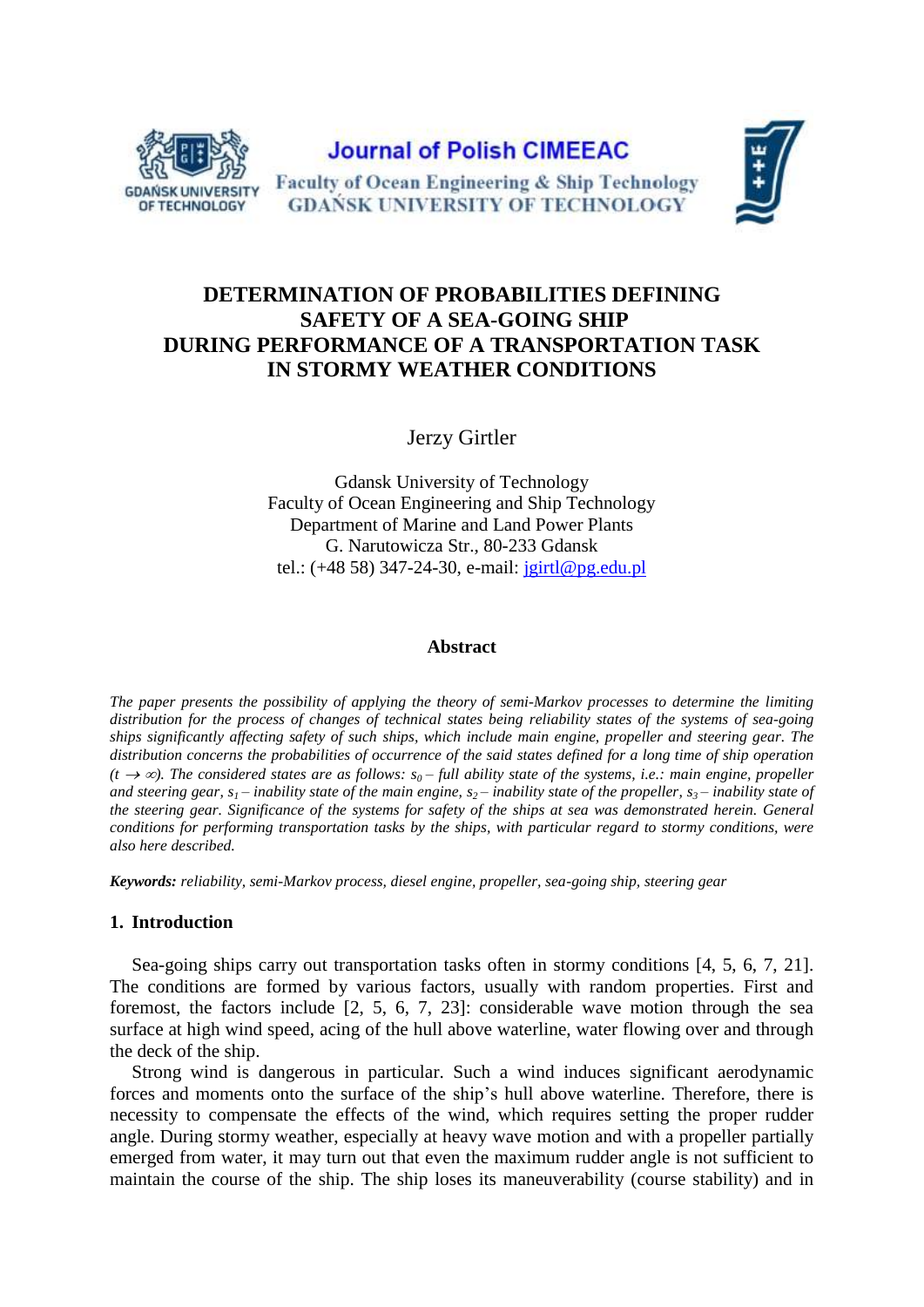consequence is not able to head in a set direction [4, 5, 7]. The course stability is always lost in case of failure of the main engine and/or the propeller. As a result generation of demanded force to maintain the desired course of the ship is impossible. The stability is also lost when the steering gear gets damaged [6]. Flooding the deck creates also a danger to the ship particularly with water violently flowing onto the deck that can damage the ship's superstructure and enter its inside [5, 6, 7]. Another threat to the marine traffic comes from icebergs travelling considerable distances, which sometimes results in collisions with ships [21].

The considerations show that every ship can face different situations. The catastrophic situation is particularly hazardous [8, 11, 14, 18, 21]. It is obvious that the marine scenario is depended on technical condition of the systems that have major influence on the ship safety. Such systems for each ship include main engine, controllable pitch propeller and steering gear [5]. Therefore, the probabilistic model of changes of states of the systems, useful for making rational operational decisions, can be developed basing on the model described in paper [5]. In the ship operational practice, the decisions that can be made are as follows: 1) to commence task performance by the ship; 2) to carry out reconditioning of at least one or simultaneously three of the mentioned systems considered as the ones which substantially contribute to the ship safety, before task performance is commenced by the ship, and 3) not to leave the port until the storm which hazards the ship safety ceases. Making a rational operational decision from among the three options with regard to the statistical decision theory requires to determine the probabilities of damage to the main engine, controllable pitch propeller and steering gear. For this there is a need to develop a model of occurring changes in the technical condition for this sort of ship's systems that may appear while performing a transportation task by the ship, and to recognize the atmospheric conditions in which the task is carried out.

## **2. Atmospheric conditions during ship cruises**

Atmospheric and marine conditions during performance of transportation tasks by ships differ sometimes substantially. In the seasons like spring and autumn in the temperate climate large surface waves are generated by strong winds affecting the surface of sea waters. A scenario of such unfavorable hydrometeorological conditions during performance of a transportation task by a ship is illustrated (as an example) in Fig. 1.



*Fig. 1. Scenario of stormy conditions at sea where the container ship performs a transportation task (situation considered at least as dangerous) [4]*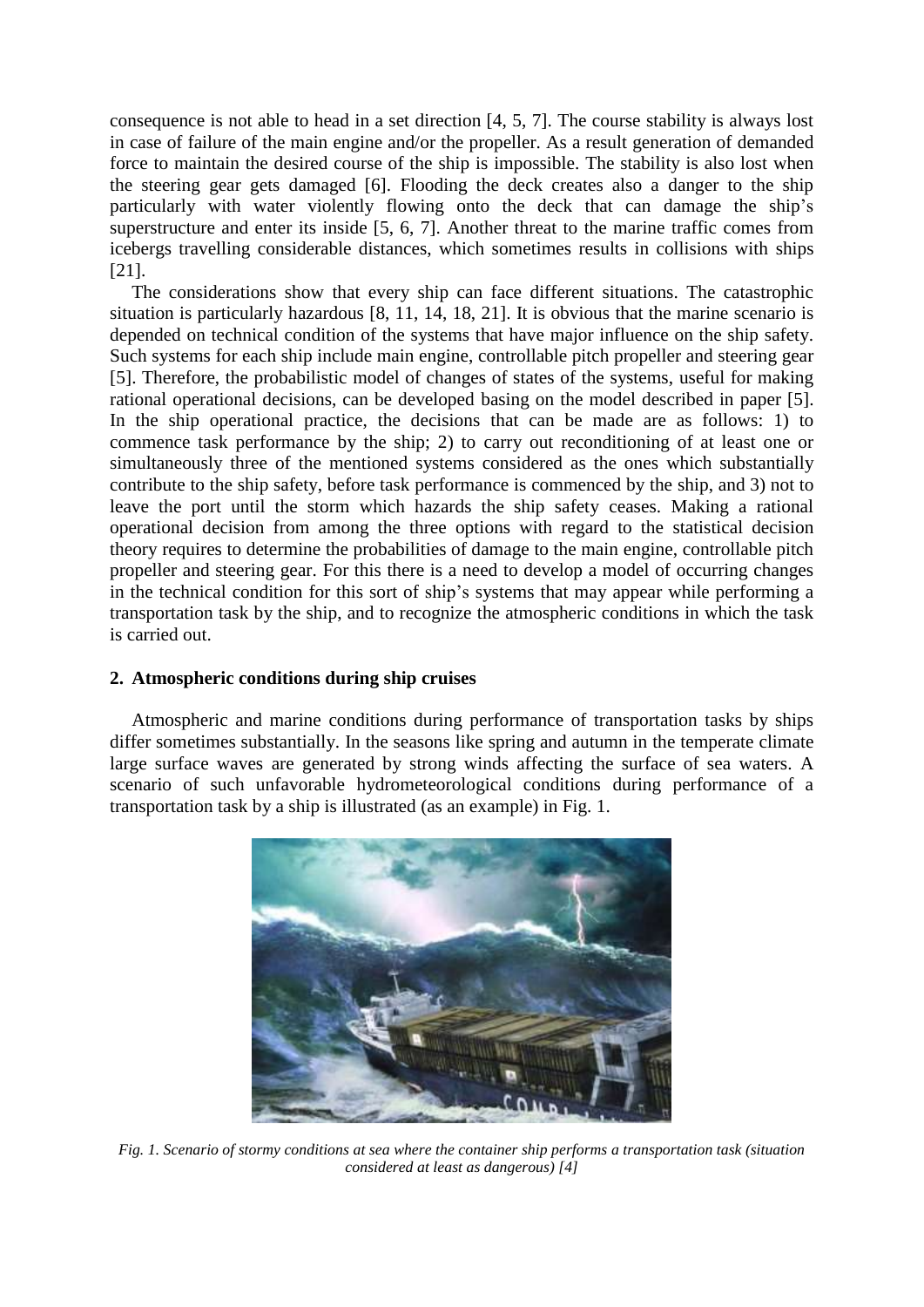Strong wind (wind of high velocity  $w_w$ ) severely affects the ship's hull with forces being produced while putting pressure onto the upper part of the hull, while large sea waves strongly act on the underwater part of the hull. This wind in gusts can have velocity  $w_w = 24.4$ m/s (severe gale, strength of the wind ranked 9 on the Beaufort scale),  $w_w = 28.4$  m/s (storm, strength of the wind ranked 10 on the Beaufort scale)  $w_w = 32.5$  m/s (violent storm, strength of the wind ranked 11 on the Beaufort scale) and even  $w_w = 36.6$  m/s (hurricane, strength of the wind ranked 12 on the Beaufort scale). Additionally, sea waves can reach over 10m at the wind ranked 10 on the Beaufort scale [12]. Then the high water mountains are formed, and the entire surface of the sea becomes white due to abundant foam of braking white wave crests and the sea roars. This situation jeopardizes the safety of the ship and often leads to sinking of it even when the propulsion system and the steering gear are not damaged. As a rule, a ship sinks when damage occurs to the components of the main propulsion system like main engine and propeller. Failure of the engine (1) or propeller (7) means in fact failure of the propulsion system of the ship. In consequence, the thrust force  $T$  (Fig. 2) cannot be produced. No thrust force  $(T)$  causes lack of a driving force  $(T_N)$  that balances the resistance  $(R_x)$  and puts the ship into motion at velocity *v* (Figure 2). The force  $T_N$  along with the force acting on the rudder ensure the required course stability (control) for the ship. This means that the steering gear must not get damaged as well (Fig. 3).

The  $R_{ha}$  and  $R_{G1}$  forces acting on the arm  $a$  (Fig. 2) cause that the ship is trimmed by the stern, which is further increased by  $T_N$  and  $R_X$  forces acting on the arm *b*. Consequently, the driving force  $(T_N)$  is reduced significantly. This deteriorates remarkably stability of the ship's course and thus the safety of the ship.



*Fig.2. Forces and moments acting on a ship: T – <i>thrust force,*  $T_N$  – *driving force,*  $AT$  – *thrust* deduction,  $R = R_r$  – *overall ship hull resistance which is balanced by force*  $T_N$ *, Rha – resultant force of all hydrodynamic and aerodynamic forces acting on the ship, P – ship weight, W – ship's buoyancy force, G – ship's center of gravity, F – ship's center of buoyancy, a – arm being acted by the forces*  $R_{ha}$  *and*  $R_{GI}$ ,  $b$  – *arm being acted by forces*  $T_N$  *and*  $R_X$  *which generate the moment,*  $1$  – *main engine, 2 – coupling, 3 – thrust bearing with (thrust) shaft, 4 – propeller shaft, 5 – radial bearings, 6 – stuffing-box, 7 – propeller [4]*

In case of failure of a main engine or propeller, or of a steering gear, each ship in stormy seas usually ends in catastrophe. Even partial damage to the main engine or propeller makes it impossible to generate the force  $T$  (Fig. 2) necessary to drive the ship. In such events the rudder angle (Fig.3), even at the maximum, is not sufficient to produce enough force to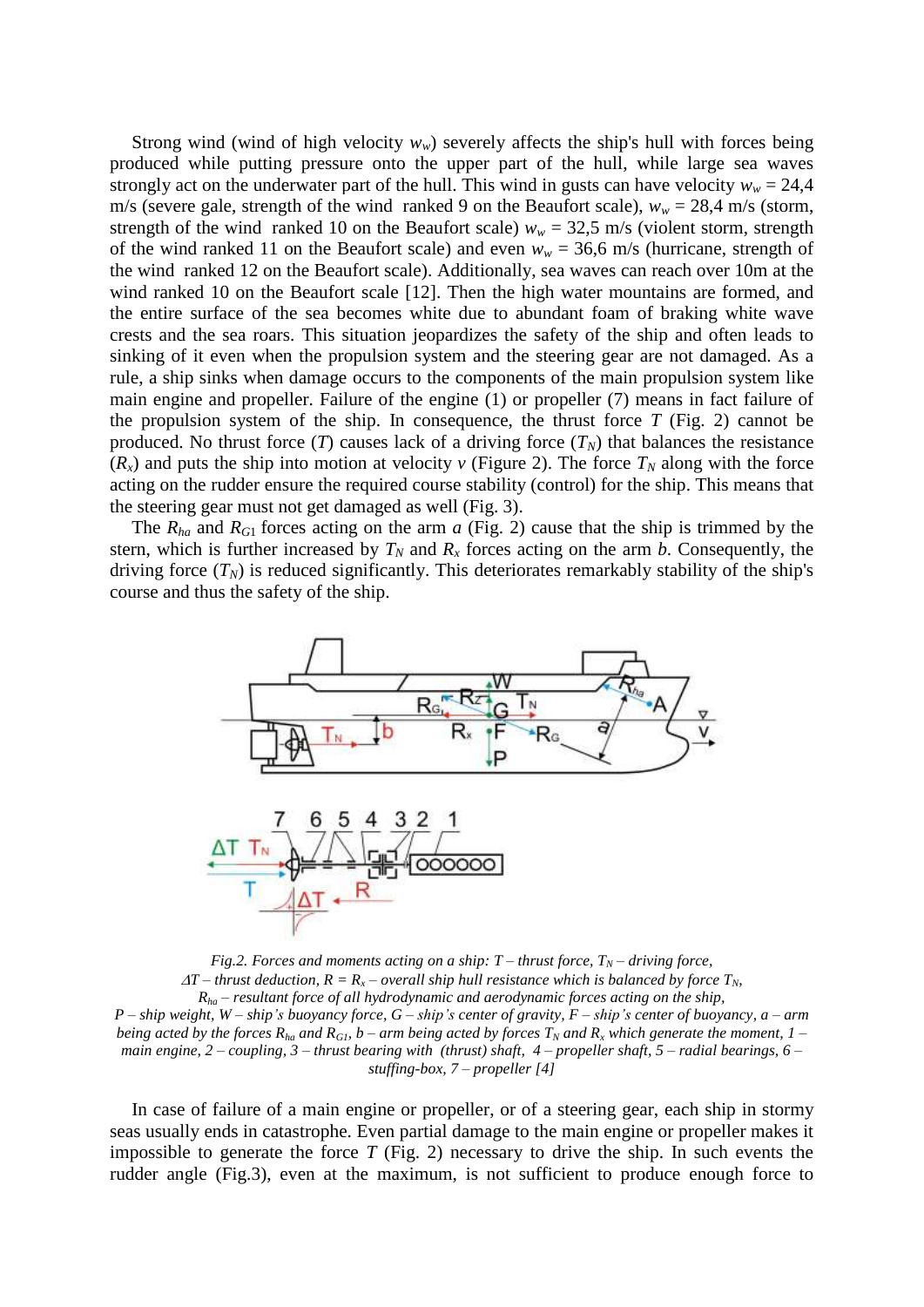compensate the effect of the wind and waves. As a result, each ship loses at the beginning its maneuverability (course stability) and is incapable of moving in the set direction, and then loses stability. Along with appearance of upwind and the following wave in the conditions of high wave motion, usually it comes to capsizing [11].

Course stability is possible to be maintained by the ship when its main engine is capable of being loaded in the full range to which it was designed and manufactured [9, 13] and during the cruise no damage to the propeller and steering gear is found. An exemplary diagram of an electro-hydraulic steering gear with feedback is shown in Fig. 3. Failure of any of its components, particularly the positive displacement multi-piston pump (8), the electric motor (6), the actuator of a steering gear consisting of a plunger (10) and cylinder (16), as well as failure of the telemotor transmitter (3), the telemotor receiver (5) or loss of the rudder (9), mean a damage to the steering gear.



*Fig. 3. Diagram of an electro-hydraulic steering gear with feedback: 1 steering wheel, 2 steering column, 3 telemotor transmitter, 4 emergency steering wheel, 5 telemotor receiver, 6 electric drive motor, 7 emergency steering wheel, 8 variable displacement piston pump, 9 rudder, 10 plunger, 11 guide; 12 tiller, 13 joint,14 slide, 15 gland, 16 cylinder, 17 emergency steering wheel, 18* 

*displacement radial multi-piston pump [6]*

Failure of the components of the main propulsion system such as main engine and propeller as well as of the steering system during a cruise is hardly possible if the probabilities of their proper operation are high. Estimation of the probabilities requires developing a model of changes of technical states as reliability states for such ship's systems.

# **3. Model of changes of reliability states for the systems of fundamental importance for the ship safety**

This model assumes that the systems of fundamental importance for the ship safety include main engine, propeller and steering gear, because they get damaged the most often [6]. All the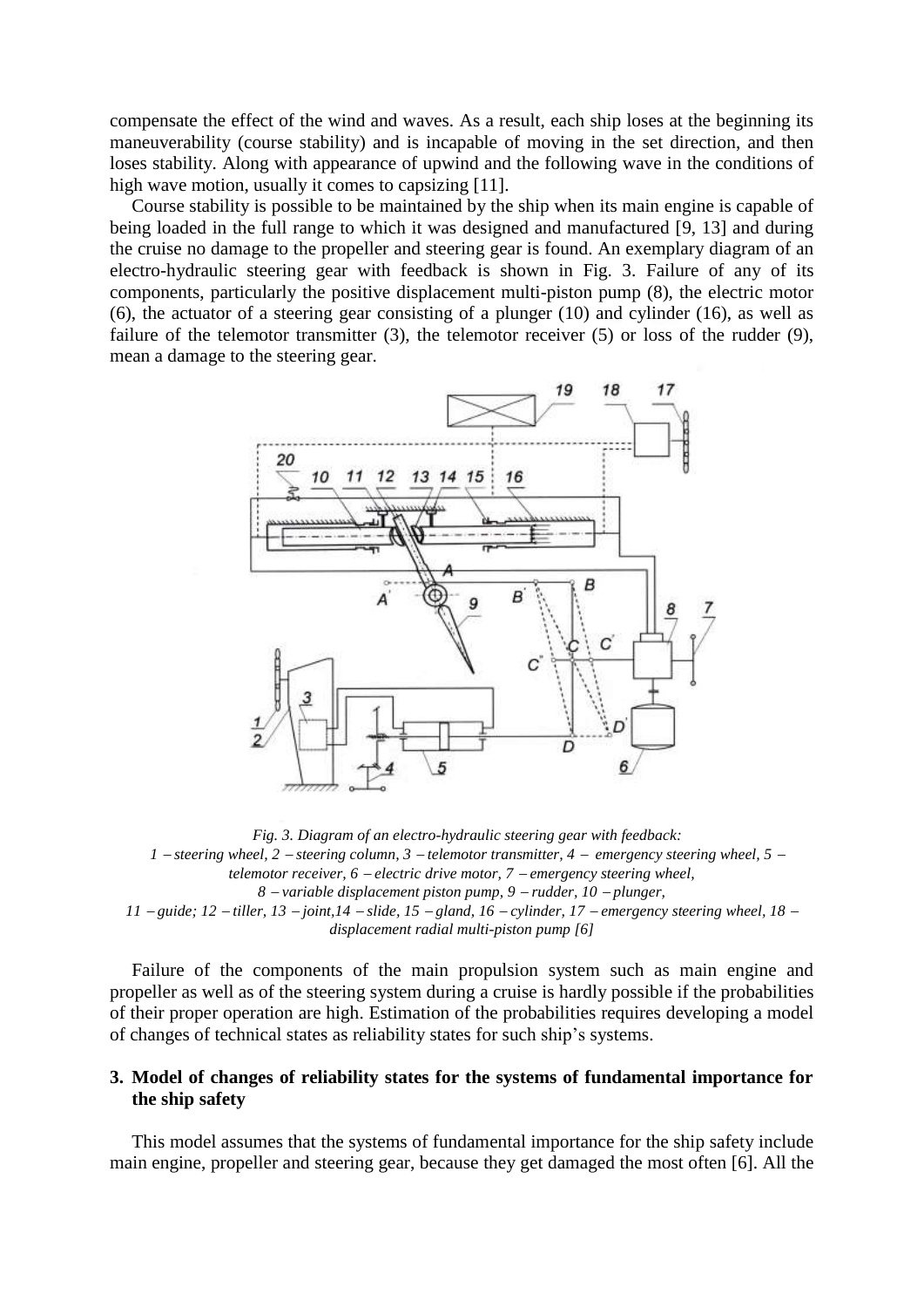systems may break down during their operation. Usually they can be reconditioned (of course, if it is cost-effective) by providing appropriate service.

For the systems, as well as for other shipborne equipment, the model for the process of changes of their reliability states can be considered as semi-Markov process  $\{W(t): t \geq 0\}$ with set  $S = s_i$ ;  $i = 0, 1, 2, 3$  [5]. States  $s_i \in S(i = 0, 1, 2, 3)$  are interpreted as follows:  $s_0$ state of full ability of the all considered systems (main engine, propeller and steering gear), *s*<sup>1</sup>  $\overline{\phantom{a}}$  inability state of the main engine, *s*<sub>2</sub> – inability state of the propeller, *s*<sub>3</sub> – inability state of the steering gear. Changes of states  $s_i$  ( $i = 0, 1, 2, 3$ ) proceed at successive moments  $t_n$  ( $n \in$ *N*), where at moment  $t_0 = 0$  all the mentioned systems are in state  $s_0$ . The state  $s_0$  continues until any of the systems gets damaged. States  $s_i(i = 1, 2, 3)$  last as long as one of the systems is reconditioned or replaced with another when reconditioning is unprofitable. Transition from state  $s_i$  to states  $s_j$  (*i*,  $j = 0, 1, 2, 3$ ;  $i \neq j$ ) proceeds after lapse of time  $T_{ii}$ , which is a random variable with a non-exponential distribution [4, 9, 12, 13, 20, 22]. Consideration of this situation in the ship's operation phase requires probabilistic description of the ship operation process with regard to probabilities of occurrence of the mentioned possible states  $s_i(i = 0, 1, 1)$ 2, 3) at the particular moments  $t_0$ ,  $t_1$ , ...,  $t_{n-1}$ , of the ship operation time  $t_n$  [1, 2, 3, 17, 19, 24].

It can be assumed that states of the considered systems at time  $t_{n+1}$  and the time interval of duration of the state gained at the moment  $t_n$  do not depend on states that occurred at earlier moments  $t_0, t_1, ..., t_{n-1}$ , nor the time intervals of their duration. Thus, the process  $\{W(t): t \geq 0\}$ can be assumed to be a semi-Markov process [7, 9, 10, 12, 13]. For that reason, a four-state model for the process of changes of states  $s_i$  ( $i = 0, 1, 2, 3$ ) classified to set *S* (i.e.  $s_i \in S$ ,  $i = 0$ , 1, 2, 3) can be applied just like in paper [15].



*Fig. 4. Graph of changes of states for the process {W(t):*  $t \in T$ *}:*  $s_0$  *– ability state of the systems,*  $\{\bar{S}_0\}$  – set of *inability states of the systems (engine, propeller and steering gear):*  $\{\bar{s}_0\} = \{s_1, s_2, s_3\}$ ,  $s_i \in S(i = 1, 2, 3)$  – *states with the following interpretation:*  $s_0$  – *state of full ability of the all considered systems (main engine, propeller and steering gear),*  $s_1$  – *inability state of the main engine,*  $s_2$  – *inability state of the propeller,*  $s_3$  – *inability state of the steering gear,*  $T_{ij}$  – *duration of state s<sub>i</sub> provided that the next state is*  $s_j$  *(i, j = 0, 1, 2, 3; i*  $\neq j$ *)* 

The initial distribution of the process is as follows:

$$
P\{W(0) = s_i\} = \begin{cases} 1 & \text{dla} \quad i = 0 \\ 0 & \text{dla} \quad i = 1, \ 2, \ 3 \end{cases}
$$
 (1)

and the matrix function takes the form: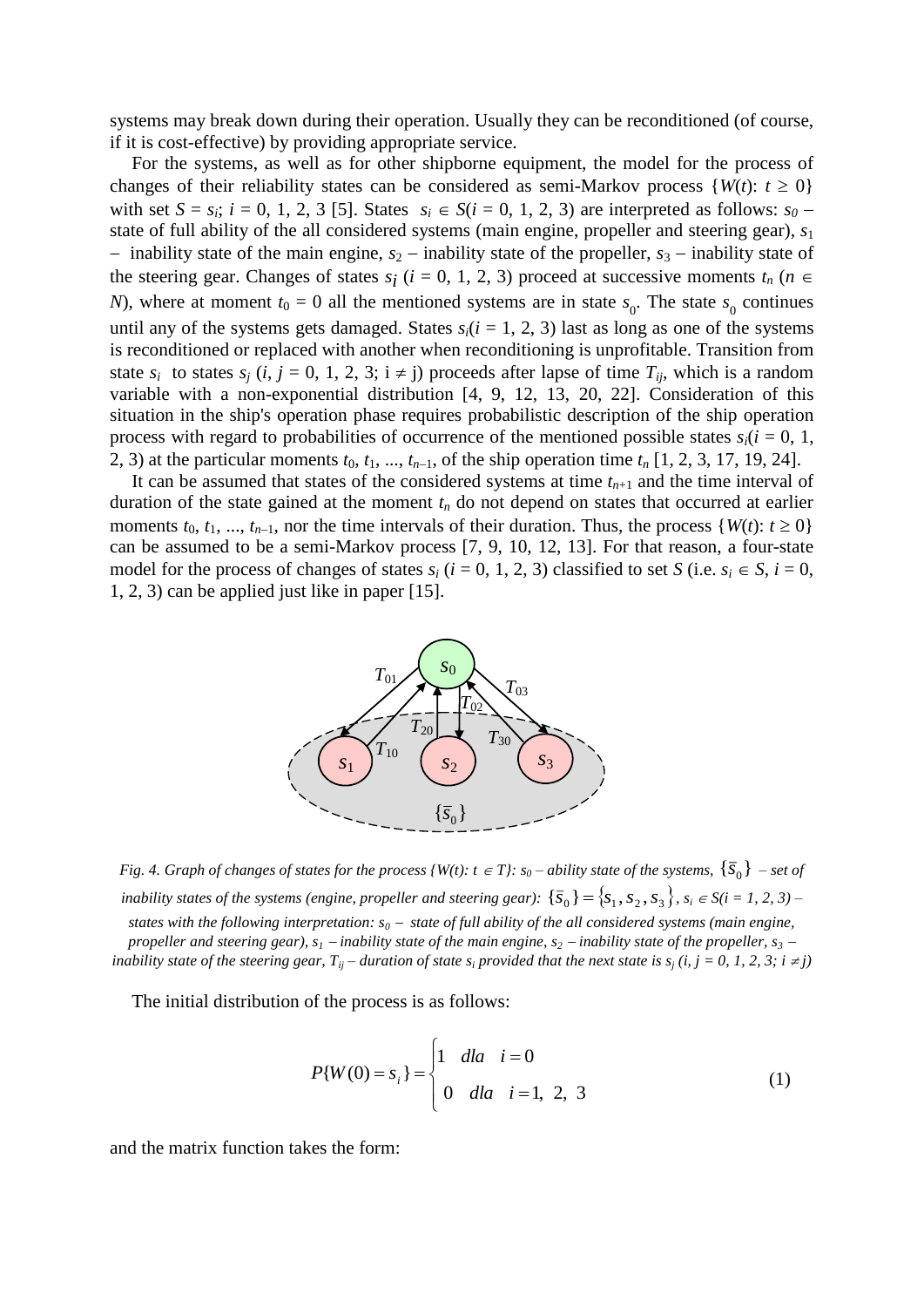$$
\mathbf{Q(t)} = \begin{bmatrix} 0 & Q_{01}(t) & Q_{02}(t) & Q_{03}(t) \\ Q_{10}(t) & 0 & 0 & 0 \\ Q_{20}(t) & 0 & 0 & 0 \\ Q_{20}(t) & 0 & 0 & 0 \end{bmatrix}
$$
(2)

A graph of changes of states for the process, as it results from the matrix (2), is demonstrated in Fig. 4.

An exemplary realization of the process  $\{W(t): t \geq 0\}$  reflecting occurrence of reliability states of the said systems under operation, in accordance with the matrix function (2), and hence with the graph (fig 4), is depicted in Fig 5.



*Fig. 5. Exemplary realization of the process*  $\{W(t): t \geq 0\}$  *for the considered systems:*  $s_0$  – ability state of the all considered systems,  $s_1$  – inability state of the main engine,  $s_2$  – *inability state of the propeller,*  $s_3$  – *inability state of the steering gear* 

Matrix function  $Q(t)$  is a model of changes of reliability states for the considered (previously mentioned) systems. Non-zero elements  $Q_{ij}(t)$  of the matrix  $Q(t)$  depend on distributions of the random variables that are time intervals of staying the process  ${W(t): t \geq 1}$ 0} in states  $s_i \in S(i = 0, 1, 2, 3)$ . The elements of the matrix function  $Q(t)$  are probabilities of the process transition from  $s_i$  to  $s_j$  ( $s_i$ ,  $s_j \in S$ ) in time no longer than *t*, being defined as follows:

$$
Q_{ij}(t) = P\{W(\tau_{n+1}) = s_j, \ \tau_{n+1} - \tau_n < t | W(\tau_n) = s_i\} = p_{ij} F_{ij}(t) \tag{3}
$$

where:

 $p_{ii}$  – probability of one-step transition in the homogeneous Markov chain embedded in the process  $\{W(t): t \ge 0\}$ ;  $p_{ij} = P\{W(\tau_{n+1}) = s_j | W(\tau_n) = s_i = \lim_{t \to \infty} Q_{ij}(t)$ ;

 $F_{ij}(t)$  – distribution function of the random variable  $T_{ij}$  denoting duration of state  $s_i$  in the process  $\{W(t): t \geq 0\}$  provided that the next state in the process is  $s_j$ .

The matrix **P** of probabilities of transition in the Markov chain embedded in the process, as it results from the matrix function  $Q(t)$  (2), is as follows [5, 7, 9]:

$$
\mathbf{P} = \begin{bmatrix} 0 & p_{01} & p_{02} & p_{03} \\ 1 & 0 & 0 & 0 \\ 1 & 0 & 0 & 0 \\ 1 & 0 & 0 & 0 \end{bmatrix}
$$
 (4)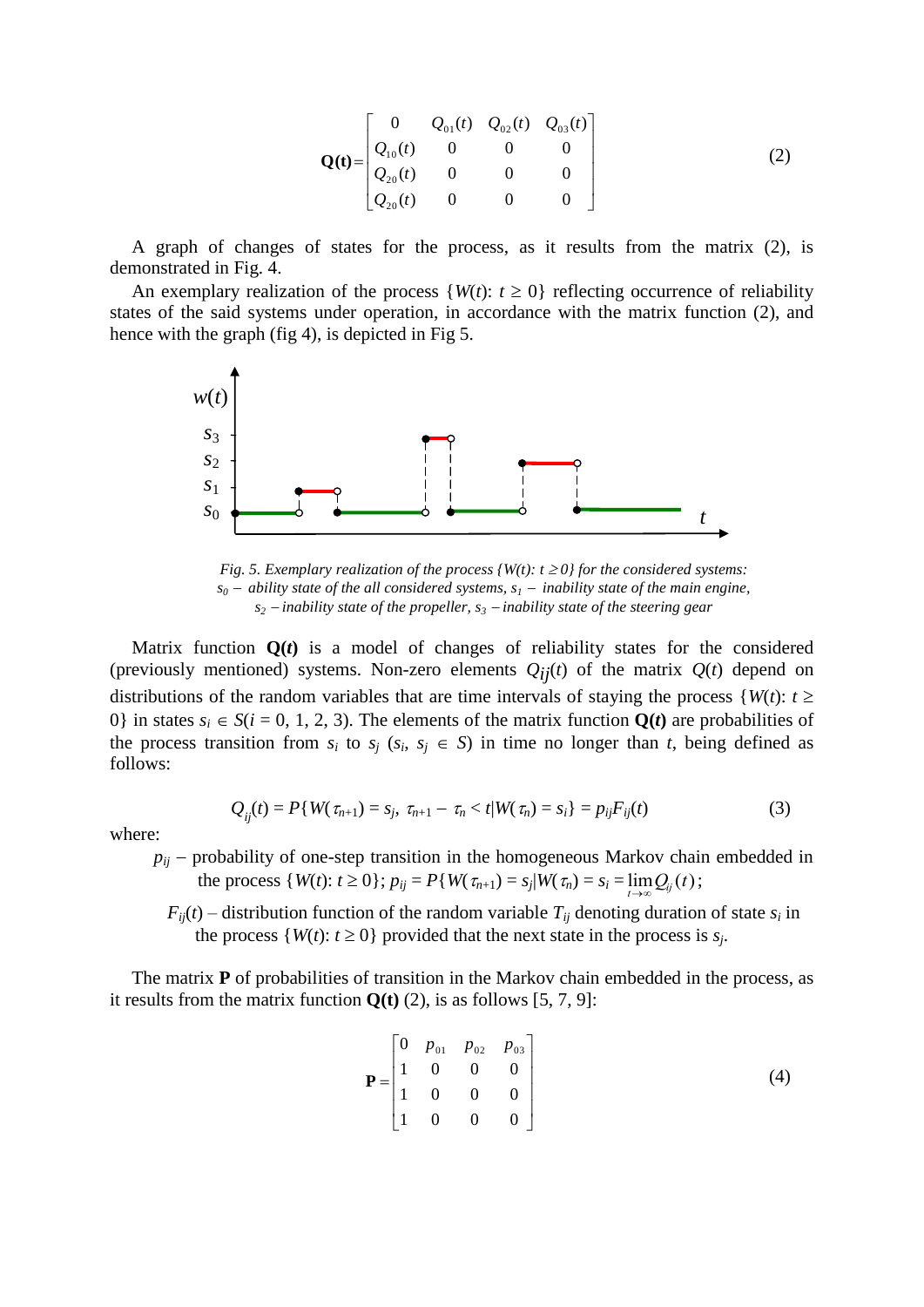In the process  $\{W(t): t \geq 0\}$  the random variables  $T_{ij}$  have finite and positive expected values. Consequently, its limiting distribution [6, 7, 9, 16]

$$
P_j = \lim_{t \to \infty} P_{ij}(t) = \lim_{t \to \infty} P\{W(t) = s_j\}, \, s_j \in S(j = 0, 1, 2, 3)
$$
 (5)

is of the following form:

$$
P_j = \frac{\pi_j \mathbf{E}(T_j)}{\sum_{k=0}^{3} \pi_k \mathbf{E}(T_k)}
$$
(6)

Probabilities  $\pi$ <sub>(</sub> $j$  = 0, 1, 2, 3) in formula (6) are limiting probabilities of the Markov chain embedded in the process  $\{W(t): t \geq 0\}$ .  $E(T_i)$  and  $E(T_k)$  are expected values of the random variables  $T_i$  and  $T_k$ , respectively which denote the time of staying of each system in state  $s_i$ and *s<sup>k</sup>* respectively, regardless of which state is later.

Derivation of the limiting distribution (6) requires solving the system of equations (7) which include limiting probabilities  $\pi_i$ ( $j = 0, 1,..., 10$ ) of the embedded Markov chain and the matrix **P** of probabilities of transition from state  $s_i$  to state  $s_j$  defined by the formula (4), i.e. the system of equations like:

$$
[\pi_0, \pi_1, \pi_2, \pi_3] = [\pi_0 \ \pi_1, \pi_2, \pi_3] \cdot \mathbf{P}
$$
  

$$
\sum_{k=1}^{4} \pi_k = 1
$$
 (7)

 $\ddot{\phantom{a}}$ 

As a result of solving the system of equations (7) by using formula (6) the following relationships can be derived:

$$
P_0 = \frac{E(T_0)}{E(T_0) + \sum_{k=1}^3 p_{0k}E(T_k)}, P_1 = \frac{p_{01}E(T_1)}{E(T_0) + \sum_{k=1}^3 p_{0k}E(T_k)}, P_2 = \frac{p_{02}E(T_2)}{E(T_0) + \sum_{k=1}^3 p_{0k}E(T_k)},
$$
  
\n
$$
P_3 = \frac{p_{03}E(T_3)}{E(T_0) + \sum_{k=1}^3 p_{0k}E(T_k)}.
$$
\n(8)

Probability  $P_0$  is a limiting probability of occurrence of the event that in a long time of operation (theoretically at  $t \to \infty$ ) the considered systems (main engine, propeller, steering gear) will stay in state  $s_0$ . Thus, the probability defines the status of their technical readiness. Probabilities  $P_j$ ( $j = 1, 2, 3$ ) are limiting probabilities of occurrence of states  $s_j \in S$ ( $j = 1, 2, 3$ ) of the systems at  $t \to \infty$  which denote their stay in inability states.

Obtaining (of course, in approximation) the values of probabilities  $P_i$ ( $j = 0, 1, 2, 3$ .) requires estimation of probabilities  $p_{ij}$  and expected values  $E(T_i)$ .

Estimation of the probabilities  $p_{ij}$  and the expected values  $E(T_j)$  is possible after obtaining realization  $w(t)$  of the process  $\{W(t): t \in \{0\} \text{ in a sufficiently long time of examination, so for } t$  $\in$  [0, *t<sub>b</sub>*], where the time of examination of the process is *t<sub>b</sub>* >> 0. It is possible then to determine the values  $n_{ij}$ ( $i, j = 0, 1, 2, 3$ ;  $i \neq j$ ), and transitions of the process {*W*(*t*):  $t \in 0$ } from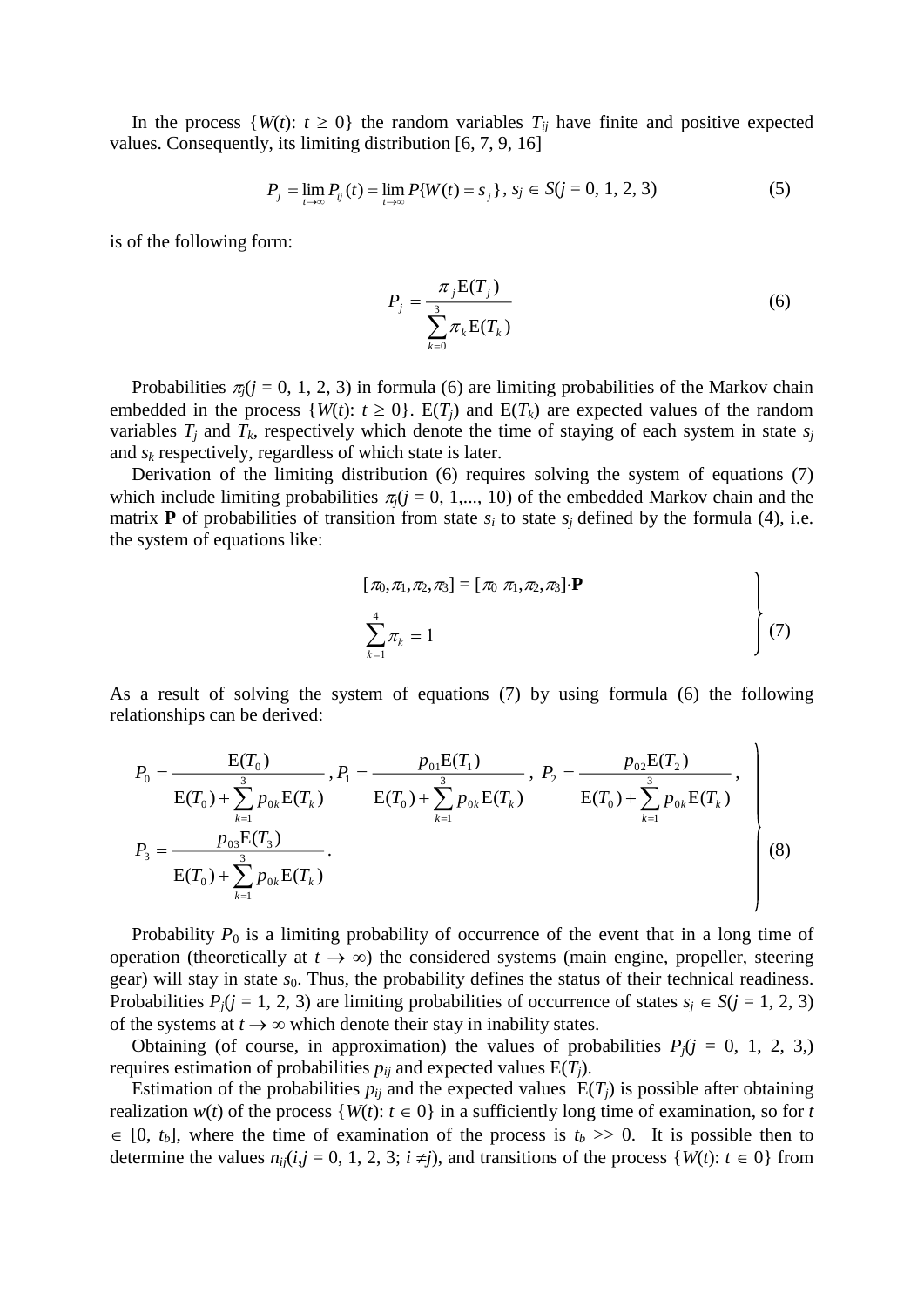$s_i$  to  $s_j$  in a sufficiently long time as well as to determine the values of the estimator  $\hat{P}_{ij}$  of the unknown probability  $p_{ij}$ . The estimator of the highest reliability of the probability of transition  $p_{ij}$  is the statistics [9, 16]:

$$
\hat{P}_{ij} = \frac{N_{ij}}{\sum_j N_{ij}}, \quad i \neq j; \ \ i, j = 0, 1, 2, 3,
$$
\n(9)

whose value  $\overline{=}\,\overline{\sum}% \widetilde{\sum_{i}}\left( \overline{a}_{i}\right) ^{i}\left( \overline{a}_{i}\right) ^{i}\left( \overline{a}_{i}\right) ^{i}\left( \overline{a}_{i}\right) ^{i}\left( \overline{a}_{i}\right) ^{i}\left( \overline{a}_{i}\right) ^{i}\left( \overline{a}_{i}\right) ^{i}\left( \overline{a}_{i}\right) ^{i}\left( \overline{a}_{i}\right) ^{i}\left( \overline{a}_{i}\right) ^{i}\left( \overline{a}_{i}\right) ^{i}\left( \overline{a}_{i}\right) ^{i}\left( \overline{$ *j ij ij ij n*  $\hat{p}_{ii} = \frac{n_{ij}}{\sum_{i}}$  is the estimation of the unknown probability of transition  $p_{ij}$ .

From the above mentioned realization  $w(t)$  of the process  $W(t)$  there can be obtained realizations  $t_j^{(m)}$ ,  $m = 1, 2, ..., n_{ij}$  of the random variables  $T_j$ . Application of the point estimation allows easy estimation of  $E(T_j)$  as the arithmetic average of  $t_j^{(m)}$ . To obtain the necessary information for estimation of the probabilities it is necessary to apply diagnostic systems (*SDG*) adequate for the mentioned systems which hence are diagnosed systems (*SDN*) [9, 13].

#### **4. Remarks and conclusions**

The paper describes the limiting distribution of the process  $\{W(t): t \geq 0\}$  representing the probabilities of occurrence of states:  $s_0$  – ability state of the all considered systems (main engine, propeller and steering gear),  $s_1$  - inability state of the main engine,  $s_2$  - inability state of the propeller,  $s_3$  – inability state of the steering gear. The probabilities were recognized indispensable while making rational decisions in the phase of ship's operation, especially in terms of ship safety.

Usability of the mentioned probabilities for making rational decisions with regard to safety of the ship's systems was presented in papers [5, 6, 8] which provide description of the rule of making an optimum decision by considering the expected value of consequences of the made decisions as the criterion function.

The theory of semi-Markov processes can be applied to determine the said probabilities.

Application of the semi-Markov process as a model of changes of the mentioned reliability states for the process  $\{W(t): t \geq 0\}$ , instead of the Markov process, results from that the random variables  $T_{ij}$  and  $T_i$  can be supposed to have arbitrary distributions, other than exponential, concentrated in set  $R_+ = [0, +\infty)$ .

The model of the real process of changes of the considered herein reliability states shown in the form of the semi-Markov process  $\{W(t): t \geq 0\}$  can be of practical significance due to ease of estimation of both: the probabilities of transition  $p_{ij}$  and the expected values  $E(T_j)$ . It should be taken into account that the point estimation of the expected value  $E(T_i)$  does not allow to determine accuracy of its estimation. Such accuracy is possible with interval estimation where a confidence interval is derived with random limits, lower *tdj* and upper *tgj* that with certain probability (confidence level)  $\beta$  contains the unknown expected value  $E(T_i)$ .

#### **References**

[1] Benjamin J. R., Cornell C. A.: *Probability calculus, mathematical statistics and decision theory for engineers*. WNT, Warszawa 1977.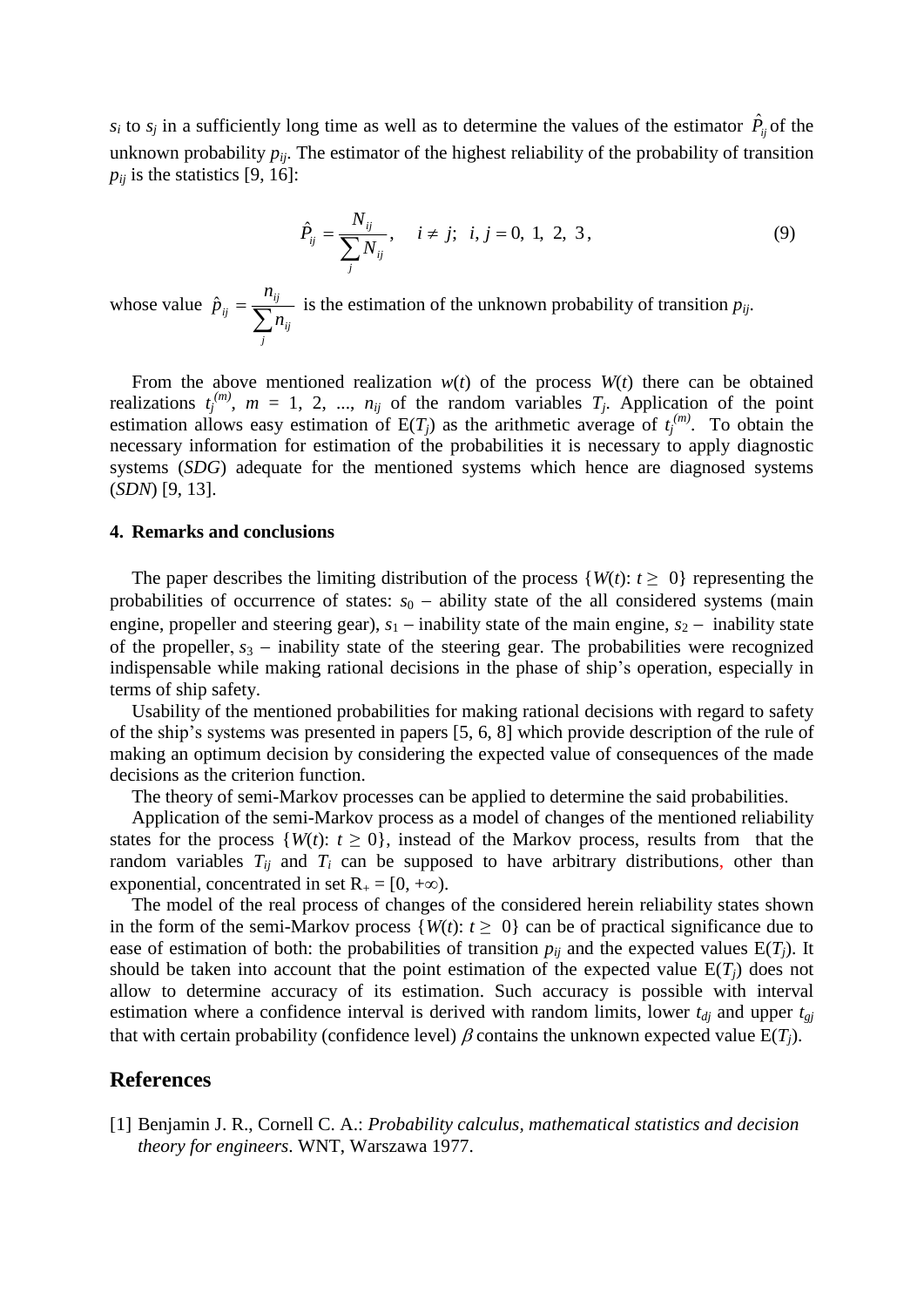- [2] Firkowicz S.: *Statististical assessment of quality and reliability of electronic lamp*. WNT, Warszawa 1963.
- [3] Gercbach I.B., Kordonski Ch.B.: *Reliability models of technical objects*. WNT, Warszawa 1968.
- [4] Girtler J.: *The semi-Markov model of the process of appearance of sea-going ship propulsion system ability and inability states in application to determining the reliability of these systems*. Polish Maritime Research 4(80) 2013 Vol 20; pp. 18-24.
- [5] Girtler J.: *Issue of making decisions with regard to ship traffic safety in different situations at sea. . W: Marine Navigation and Safety of Sea Transportation Navigational Problems.* 2013, Gdynia pp.63 – 70 (chapter in Monograph).
- [6] Girtler J., Kuszmider S., Plewiński L.: *Selected issues of operation of sea-going ships in the aspect of navigation safety*. Monograph. WSM, Szczecin 2003.
- [7] Girtler J., Kitowski Z., Kuriata A.: *Ship safety at sea. System approach*. WKiŁ, Warszawa 1995.
- [8] Girtler J.: *Application of the Bayesian decision theory for controlling the machine operation process*. Materials of XXII Winter Reliability Academy on *Reliability evaluation in the processes of technological tasks performance, in logistic approach.* SPE KBM PAN, Szczyrk 1994, s.55-62.
- [9] Girtler J.: *Control over the process* of *ship combustion engine operation on the basis of decision – making diagnostic model.* Journals of AMW, Nr 100A, Gdynia 1989.
- [10] Girtler J.: *Probability as a measure of operational safety of technical objects*. Materials of  $7<sup>th</sup>$  Scientific Conference  $\Box$ Safety of systems". PTBiN, PTC, SPE KBM PAN, STŚT KT PAN, Transport Departament of PW, ITWL, Warszawa-Zakopane-Kościelisko 1998, pp.163-168.
- [11] Girtler J.: *Suggestion of interpretation of action and the rule of taking decision with regard to safety of sea ships traffic*. Machine Operation Aspects. Z. 2(122), vol. 35, 2000, pp177-191.
- [12] Girtler J.: *A concept of decision-making process with taking into account reliability and safety of sea transport means*. Materials of Domestic Conference on Safety and Reliability, Vol.1. ITWL, Warszawa-Zakopane-Koscielisko 1999, pp. 289-296.
- [13] Girtler J.: *Diagnostics as a condition for control over ship combustion engines in operation*. Studies No. 28. WSM, Szczecin 1997.
- [14] Girtler J.: *Availability of sea transport means.* Archives of Transport. Polish Academy of Sciences Committee of Transport. Quarterly, vol. 9, iss. 3-4, Warszawa 1997.
- [15] Girtler J.: Features of load and wear of main propulsion devices on sea-going ships with piston combustion engines and their impact on changes in technical states of the systems. Polish Maritime Research 4(96) 2017 Vol 24 (accepted for publishing).
- [16] Grabski F.: *Theory of semi-Markov processes of operation of technical objects*. Journal of WSMW, No. 75A, Gdynia, 1982.
- [17] Gniedenko B.W., Bielajew J.K., Sołowiew A.D: *Mathematical methods in theory of reliability,* WNT, Warszawa,1968.
- [18] Jaźwiński J., Borgoń J.: *Operational reliaility and flight safety*. WKiŁ, Warszawa 1989.
- [19] Krzysztofiak M., Urbanek D.: *Statistical methods*. PWN, Warszawa 1979.
- [20] Łosiewicz Z.: *Identifying the issue of reducing the emission of harmful compounds in the exhaust gas from marine main engines and description of the emission process of these compounds in probabilistic approach.* Polish Maritime Research No. 2(94) 2017, Vol. 24, pp. 89-95.
- [21] Plewiński L.: *Accidents at sea. Collisions of ships*. Publ. of WSM, Szczecin, 2000.